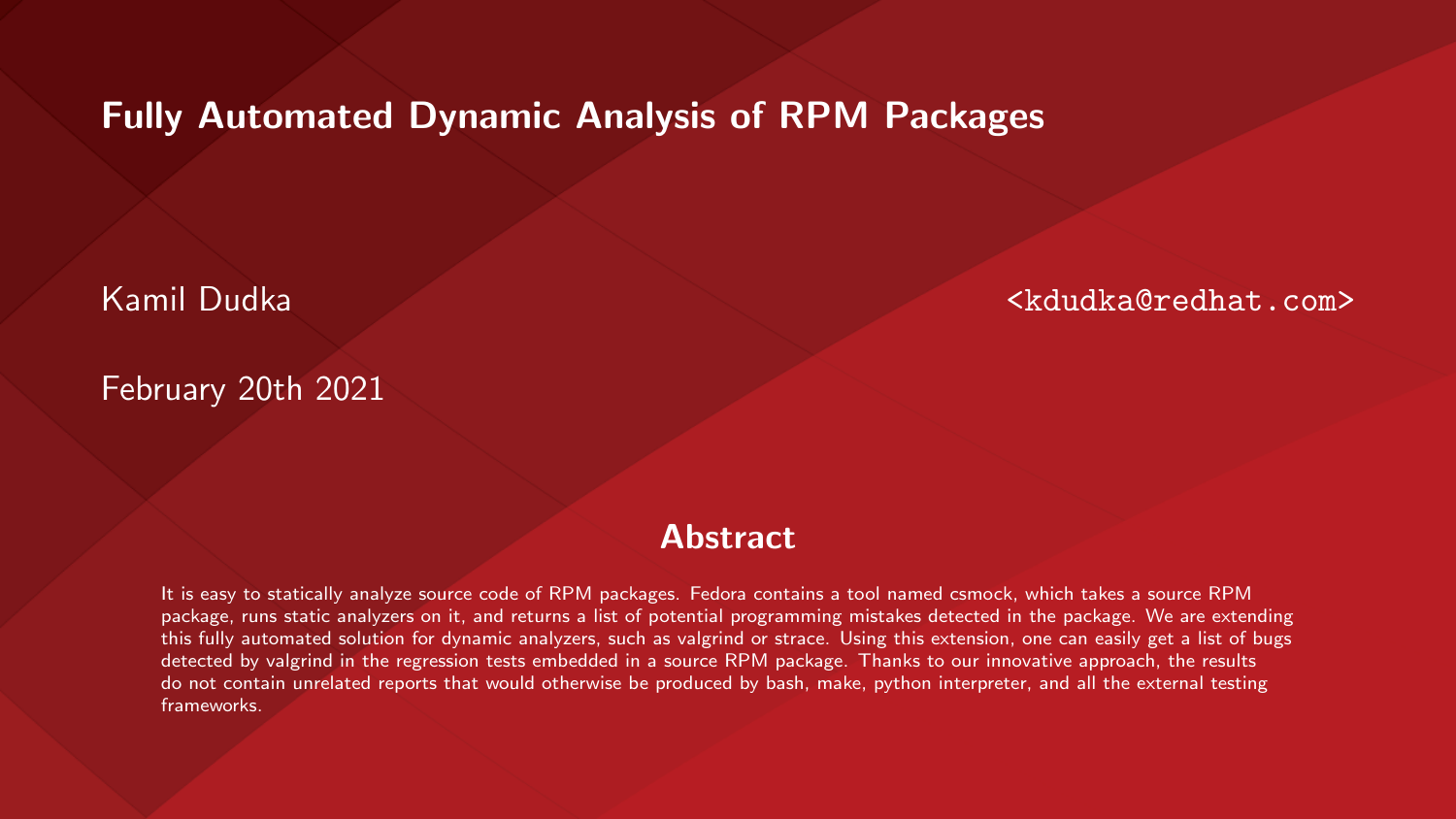

#### Static vs. Dynamic Analysis

#### **Static analyzers:**

- do not execute programs.
- **Exercise 1** and the compilers: clang  $-\text{analyze}$ , gcc  $-\text{analyzer}$
- $\blacksquare$  standalone tools: cppcheck, shellcheck, coverity, ...

Dynamic analyzers:

- execute code in a modified run-time environment.
- $\blacksquare$  embedded in compilers: address sanitizer, thread sanitizer, ...
- $\blacksquare$  standalone tools: valgrind, strace, ...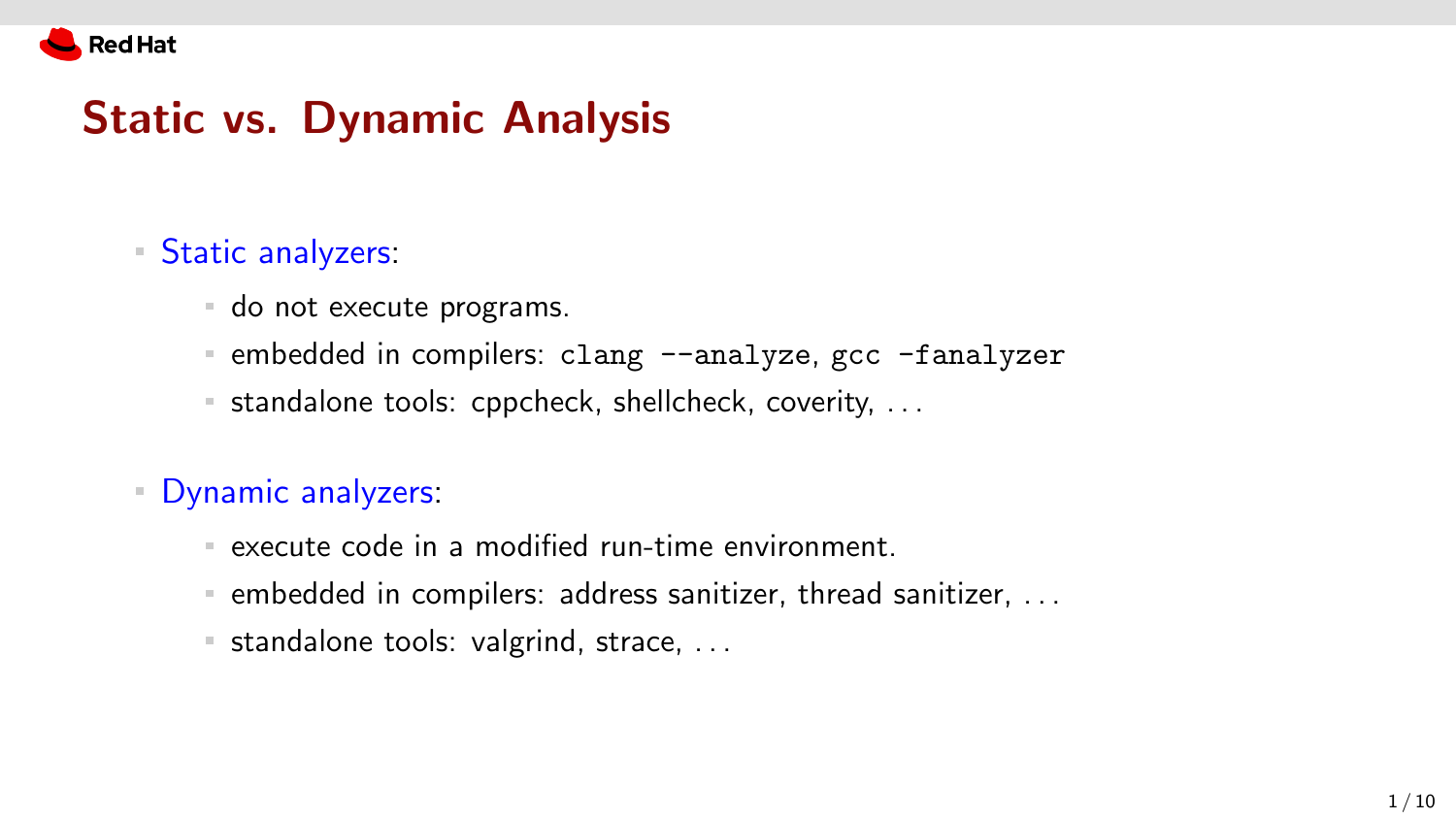

#### Analysis of RPM Packages

- Command-line tool to run static analyzers on RPM packages.
- One interface, one output format, plug-in API for (static) analyzers.
- Can we implement plug-ins for dynamic analyzers?

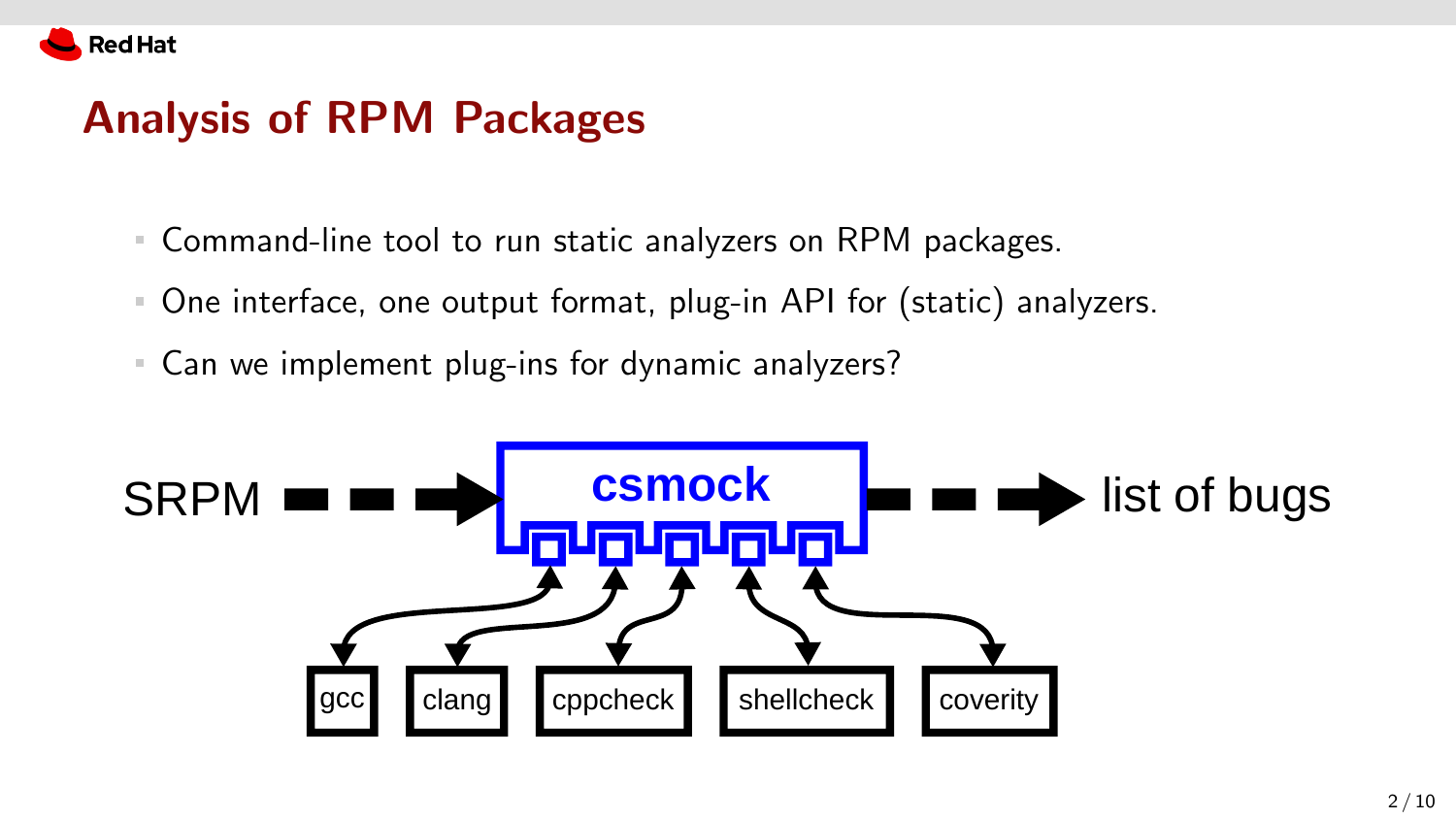

## Tests Embedded in RPM Packages

```
$ fedpkg clone -a logrotate
$ cd logrotate
$ grep -A8 '%build' logrotate.spec
%build
mkdir build && cd build
%global _configure ../configure
%configure --with-state-file-path=%{_localstatedir}/lib/logrotate/logrotate.status
%make_build
```
#### %check

%make build -C build -s check

```
$ fedpkg srpm
$ rpmbuild --rebuild *.src.rpm
```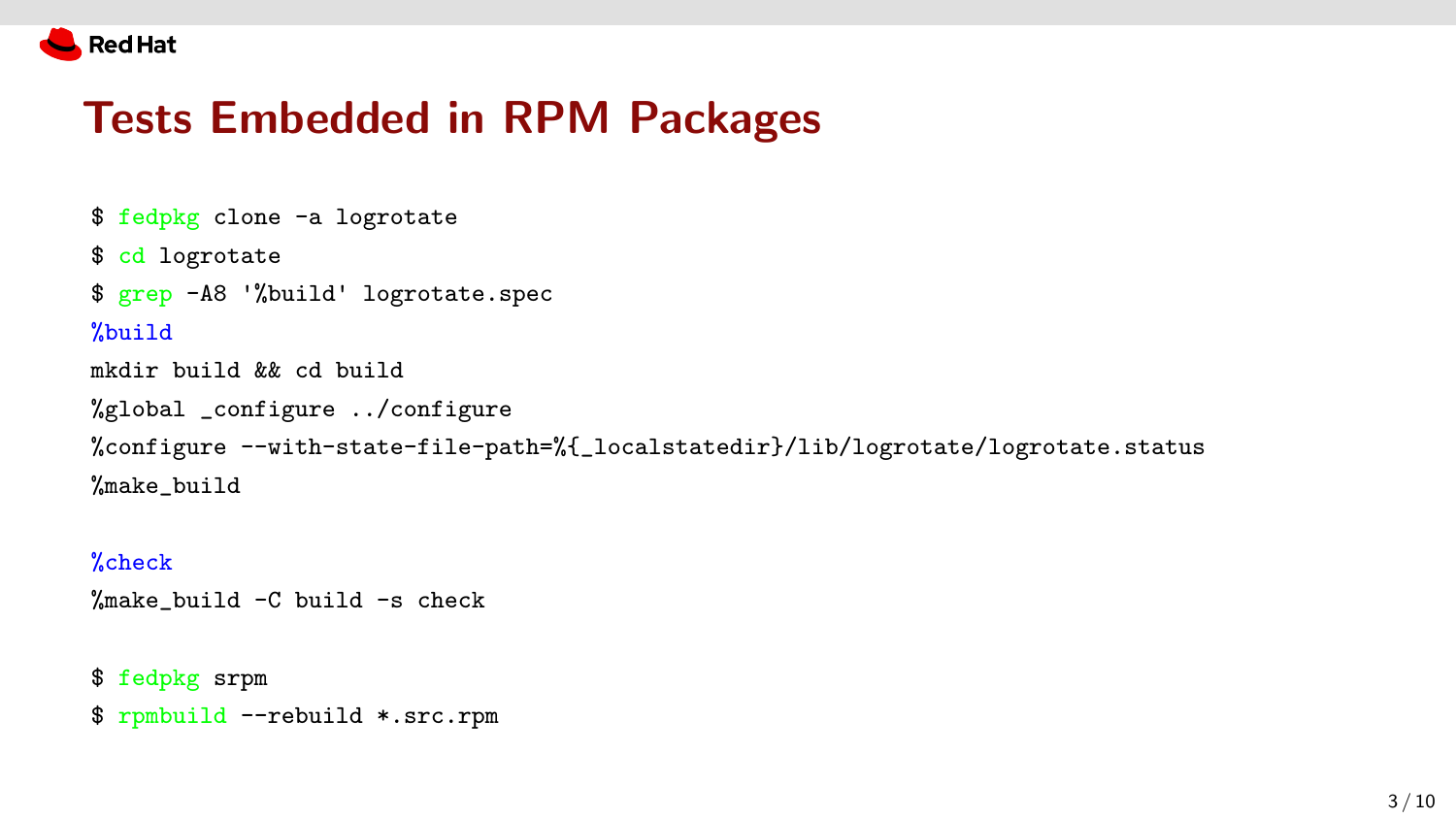

## Dynamic Analysis of RPM Packages – Simple Approach

- Dynamic analyzers usually support tracing of child processes.
- Let's combine it together:
	- valgrind --trace-children=yes rpmbuild --rebuild \*.src.rpm
	- strace --follow-forks rpmbuild --rebuild \*.src.rpm
- But did we want to dynamically analyze rpmbuild, bash, make, etc.?
	- This makes the analysis extremely slow.
	- We get reports unrelated to \*.src.rpm.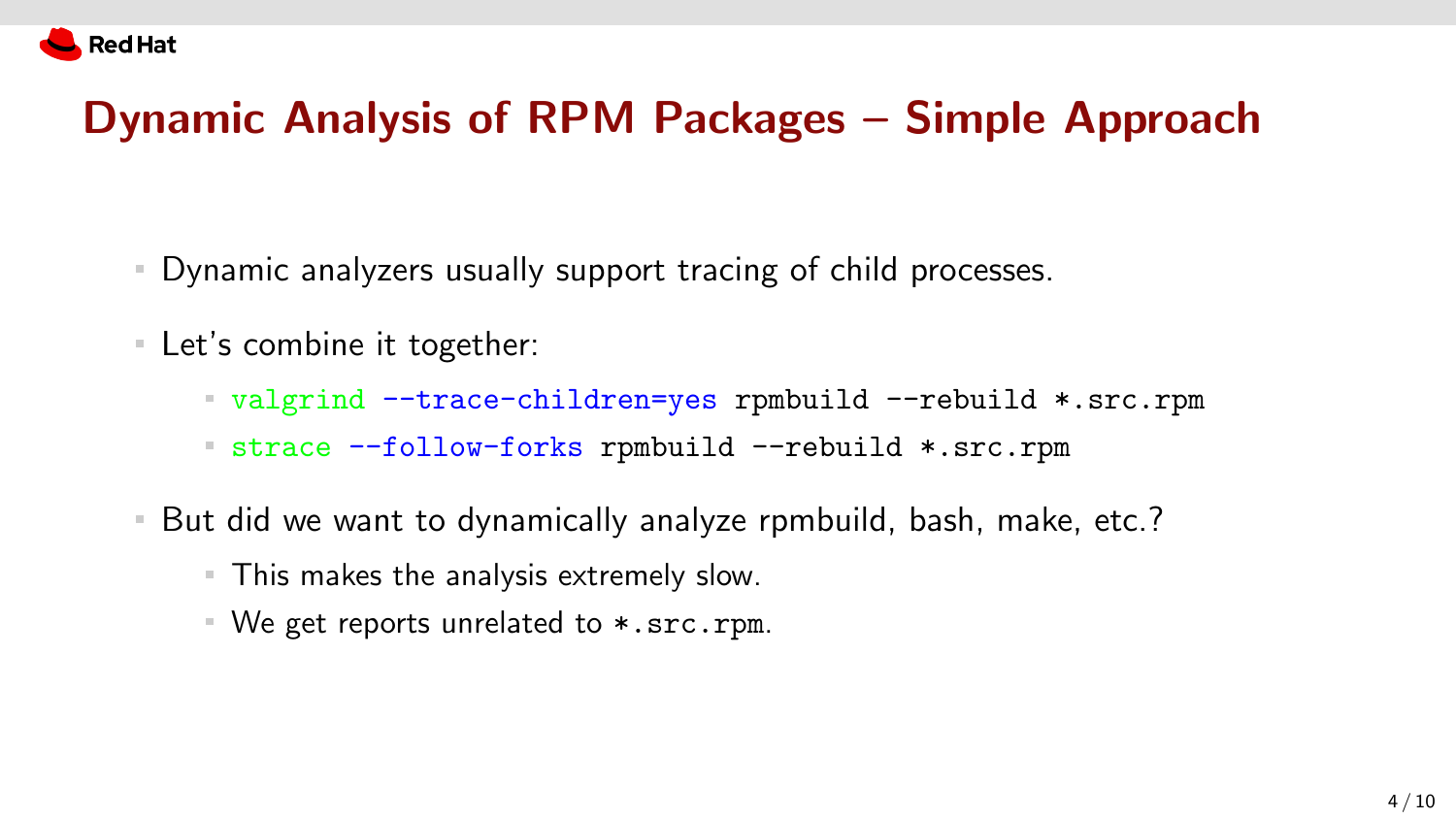

## Dynamic Analysis of RPM Packages – Better Approach

- Produce binaries that will launch a dynamic analyzer for themselves.
- We can use a compiler wrapper to instrument the build of an RPM package:

```
$ export PATH=$(cswrap --print-path-to-wrap):$PATH
$ export CSWRAP_ADD_CFLAGS=-Wl,--dynamic-linker,/usr/bin/csexec-loader
$ export CSEXEC_WRAP_CMD=valgrind
$ rpmbuild --rebuild *.src.rpm
```
Only binaries produced in *"build* will run through valgrind in "check.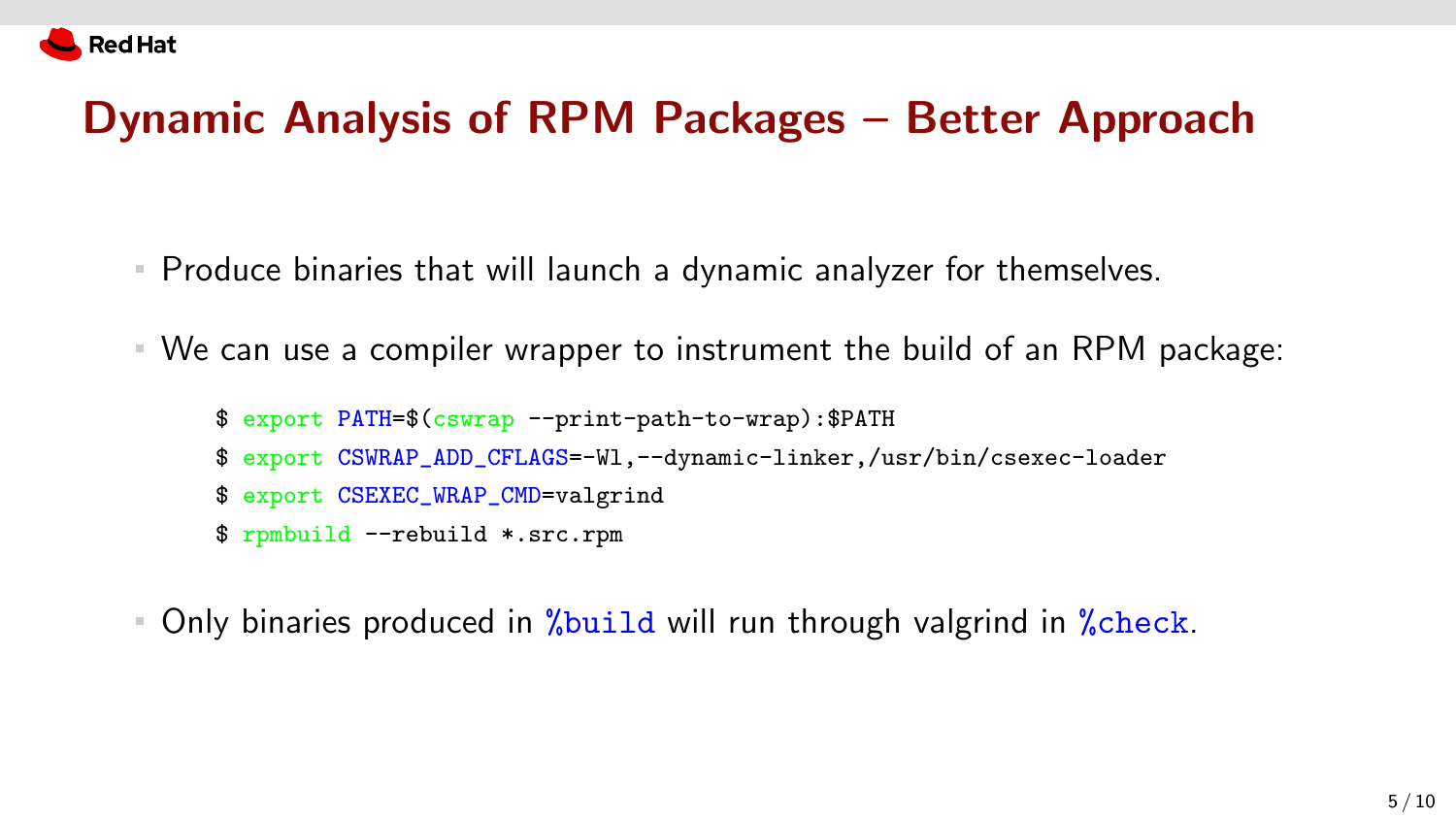

#### Program Interpreter

Program interpreter specified by shebang:

\$ head -1 /usr/bin/yum

#!/usr/bin/python3

- $\frac{1}{\sqrt{2}}$  /usr/bin/yum [...]  $\rightarrow$  /usr/bin/python3 /usr/bin/yum [...]
- **Program interpreter specified by ELF header:**

```
$ file /sbin/logrotate
/sbin/logrotate: ELF 64-bit LSB shared object, x86-64, version 1 (SYSV),
dynamically linked, interpreter /lib64/ld-linux-x86-64.so.2, BuildID[sha1]=...
```
ELF interpreter can be set to a custom value when linking the binary: \$ file ./logrotate ./logrotate: ELF 64-bit LSB shared object, x86-64, version 1 (SYSV), dynamically linked, interpreter /usr/bin/csexec-loader, BuildID[sha1]=...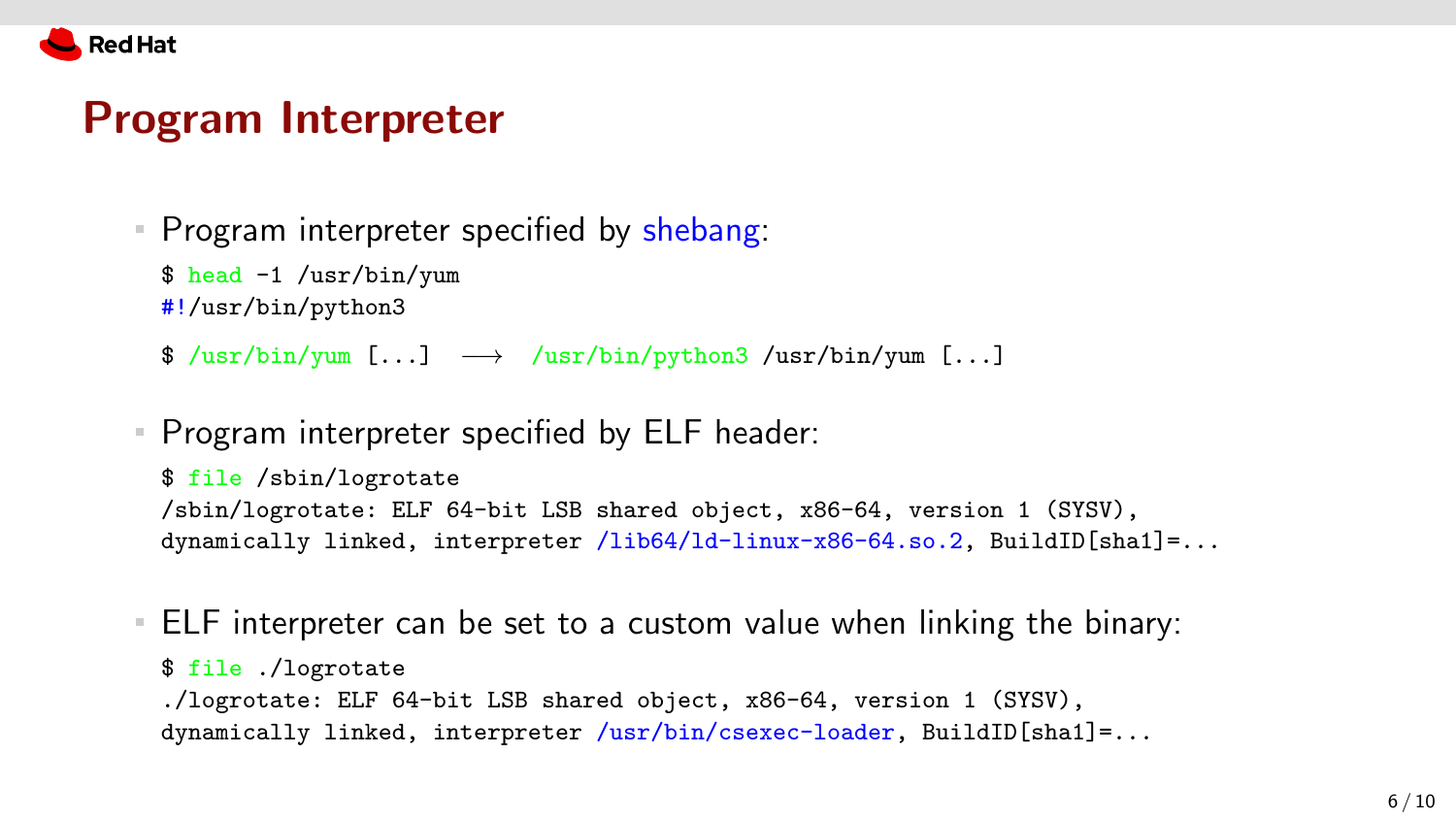# Wrapper of Dynamic Linker – Implementation

- **EXEC works as a wrapper of the system dynamic linker.**
- **\$CSEXEC\_WRAP\_CMD** can specify a dynamic analyzer to use.
- csexec runs the system dynamic linker explicitly (to eliminate self-loop): ./logrotate  $[...] \longrightarrow$  valgrind /lib64/ld-linux-x86-64.so.2 ./logrotate  $[...]$
- **Example 2** csexec uses the  $-\text{argv0}$  option of the system dynamic linker if available: <https://sourceware.org/git/?p=glibc.git;a=commitdiff;h=c6702789>
- s csexec emulates the original target of the  $/proc/self/exe$  symlink.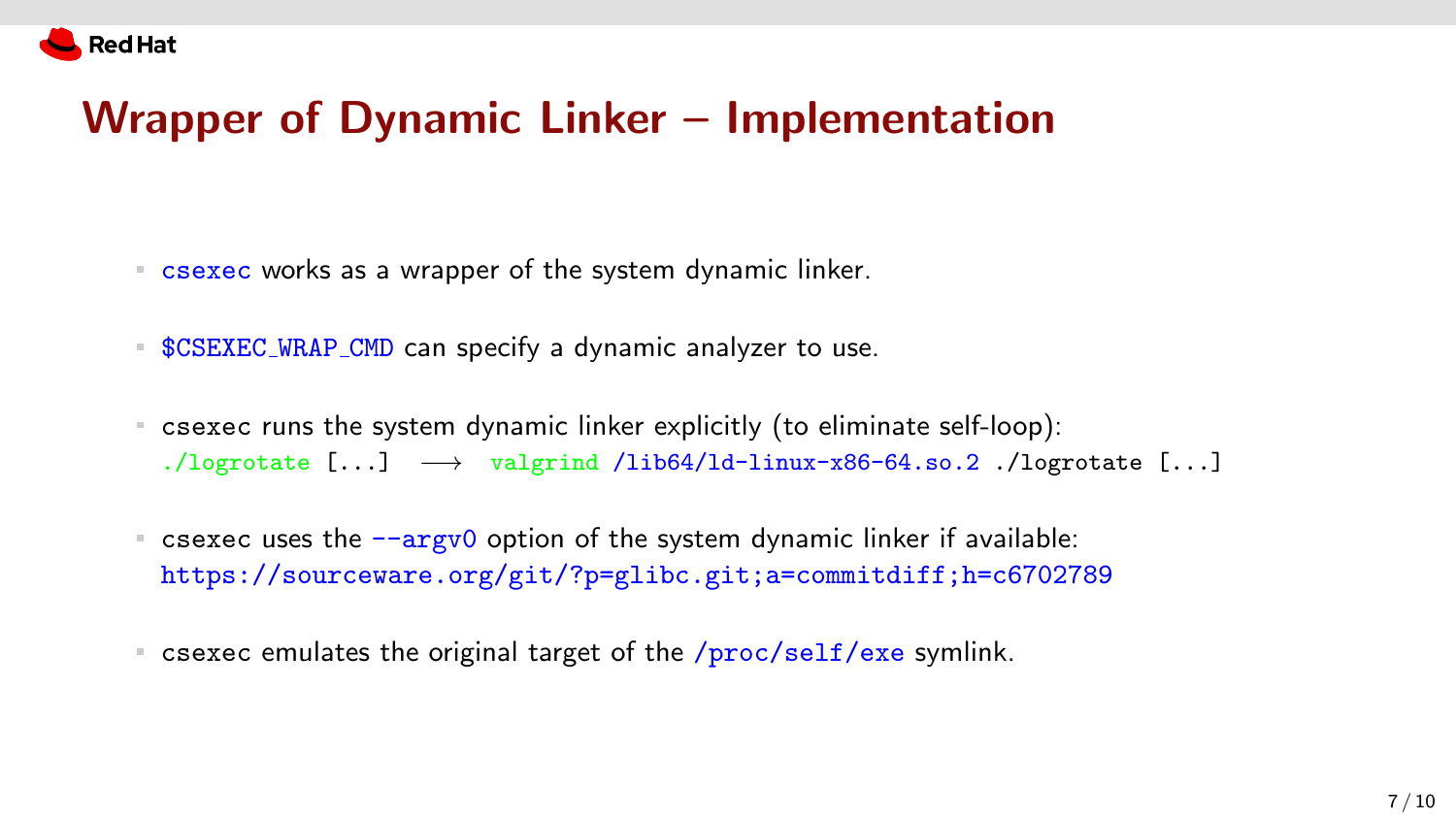

## Wrapper of Dynamic Linker – Evaluation

- No completely unrelated bug reports.
- Minimal performance overhead.

 $\mathbb{R}$  . . .

- Minimal interference with commonly used testing frameworks.
- Able to successfully run upstream test-suite of GNU coreutils (without valgrind).
- Some tests fail if we wrap them by valgrind though:
	- a test that verifies the count open file descriptors
	- $\blacksquare$  a test that intentionally sets non-existing  $$TMPDIR$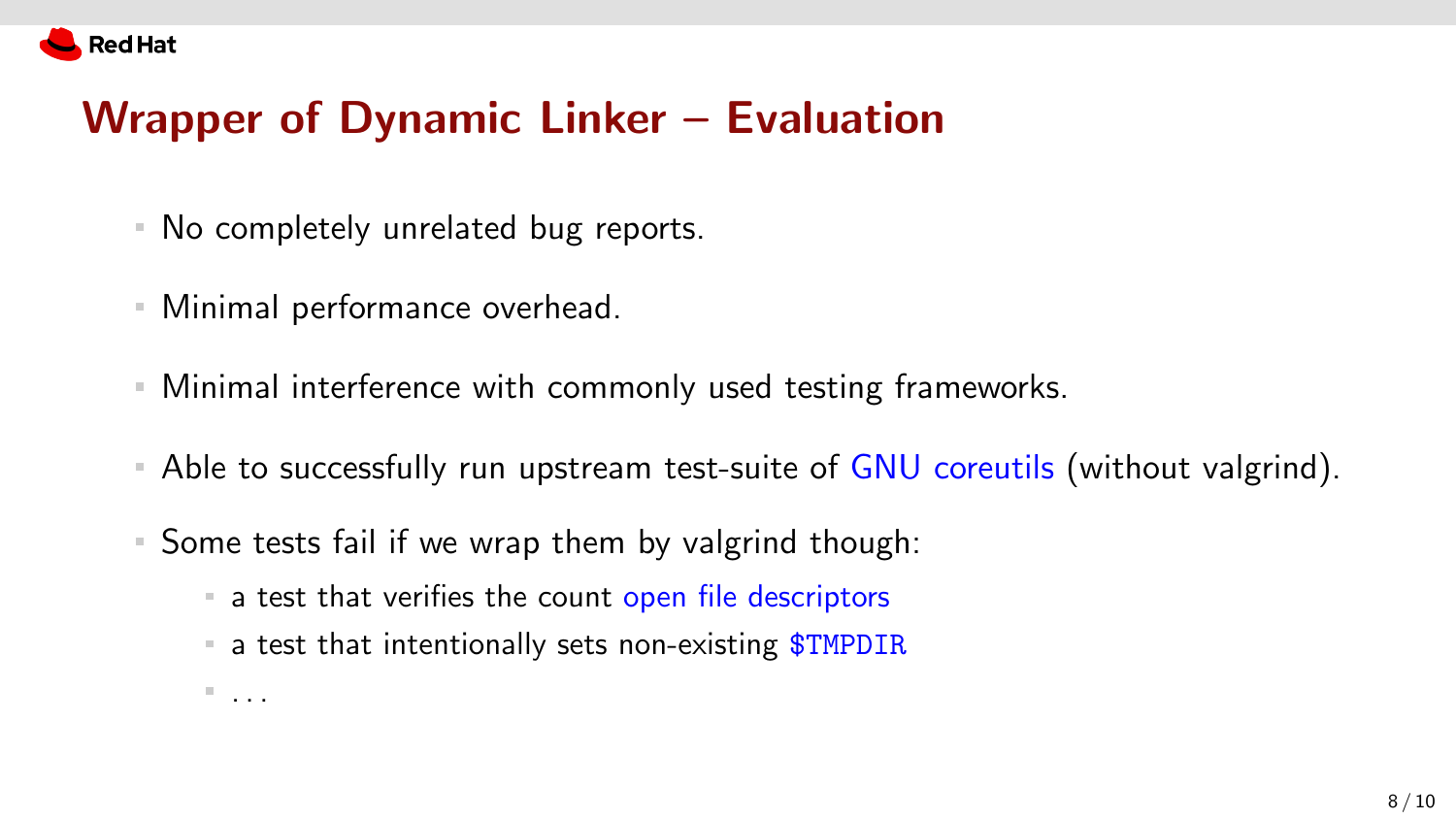

## Dynamic Analysis of RPM Packages with csmock

Experimental csmock plug-ins for valgrind and strace:



- \$ sudo yum install csmock-plugin-valgrind
- \$ csmock -t valgrind -r fedora-rawhide-x86 64 \*.src.rpm
- Extended demo: <https://github.com/kdudka/cswrap/wiki/csexec>